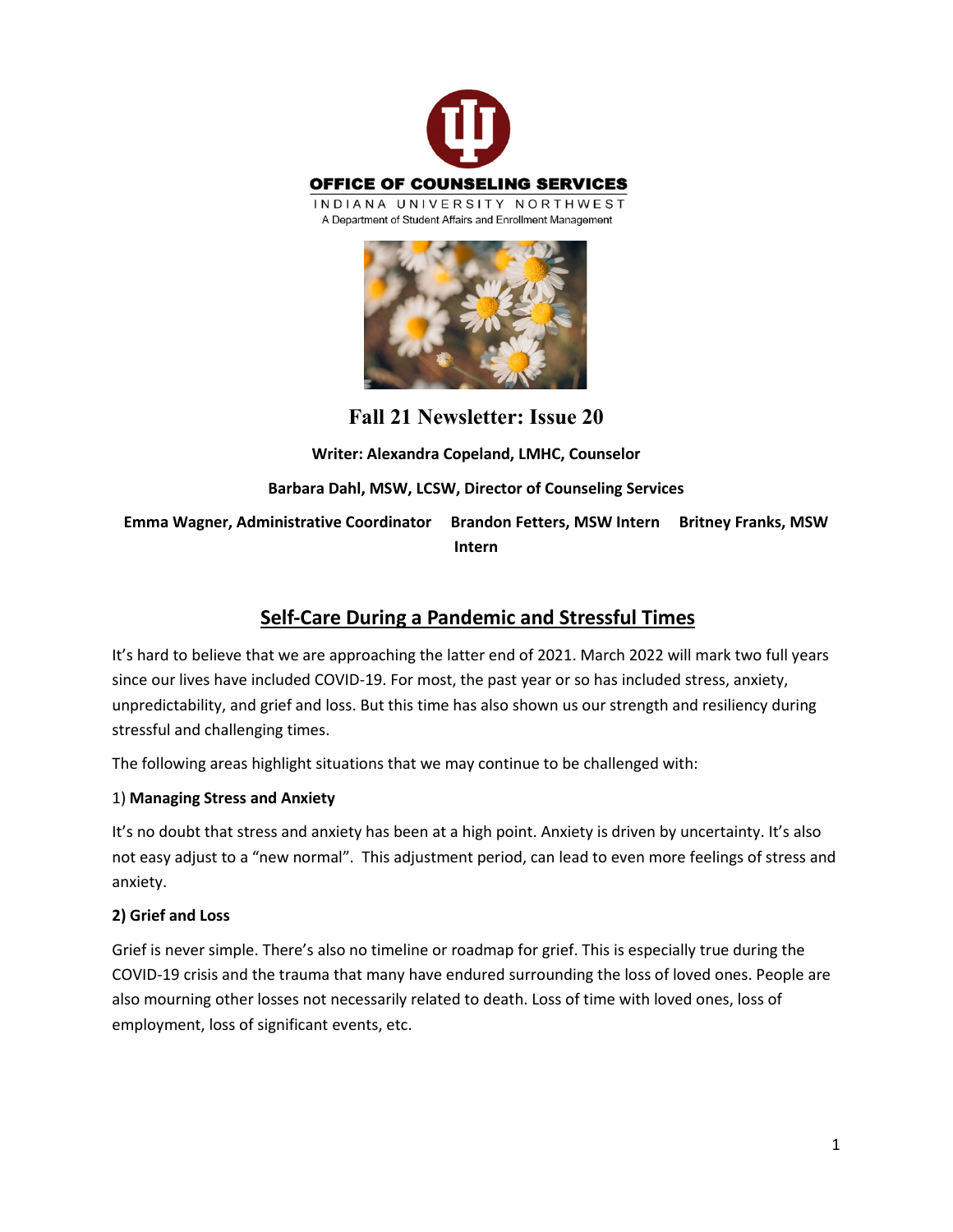#### **3) Social Anxiety**

To stay safe, many of us have intentionally avoided in-person social interactions within the past year. Social anxiety is driven by avoidance. This can make us feel uneasy and awkward as in-personal socialization is increasing. Taking small steps to work through social anxiety will strengthen confidence.

#### **4) Resiliency**

You may now be more aware of your level of resiliency. Which is our ability to adapt to hardship, adversity, and challenges. Perhaps you want to strengthen your resiliency. Think of resiliency like a muscle. It has the ability to strengthen and grow during challenging times.

# **Resources and outreach available:**

Do you find yourself struggling with any of the above areas? Would you like to learn positive coping skills and strategies? Take a look at the following resources and outreach offerings that the OOCS is providing this semester:

1) **Mindful Moments Group:** The Office of Counseling Services invites you to join this group to give yourself some space to slow down and breathe. Learn breathing and meditation techniques, stress management, and positive coping skills for daily stressors.

This semester, the group will be available in both in-person and virtual formats. The group will meet from **1:30 – 2:00pm every Monday starting September 13th through finals week.** Location: Hawthorn Hall Conference Room #243. This group will also be offered **virtually on Wednesday** from **1:30—2:00pm** through Zoom **starting September 15th every Wednesday through finals week.**  Access the virtual group by clicking on the Zoom link: <https://iu-baa.zoom.us/j/84424821785>

You can also utilize these mindful meditation practices available on the IUN Counseling Office website: <https://www.iun.edu/counseling-services/screening-tools/index.htm>

**2) COVID-19 Stress & Anxiety Management: Navigating your "new normal" Webinar:** Feeling anxious and stressed about the current state of COVID-19? Worried about what your "new normal" may look like? Join this 30 minute webinar to learn about signs of stress, discuss self-care ideas, and engage in conversation on ways to cope with stress and anxiety as well as the COVID-19 pandemic. Access the webinar: <https://iu-baa.zoom.us/j/81405296904?pwd=RTc4MXNOK2tIRTFJVzVUSlNEQlpTUT09> Passcode: **192656**

**This webinar will be offered once a month during the Fall semester @ 3:00pm: September 13, October 4, November 1, and December 6.** 

#### **3) COVID-19 Grief & Loss Process Group:**

Are you struggling with grief and loss related to the COVID-19 pandemic? Grief and loss can include the loss of a loved one as well as grief and loss of lost time and experiences, employment, etc. Join this 4 part series to share your experiences in a safe and therapeutic setting. It is highly recommended to attend each session, but not required.